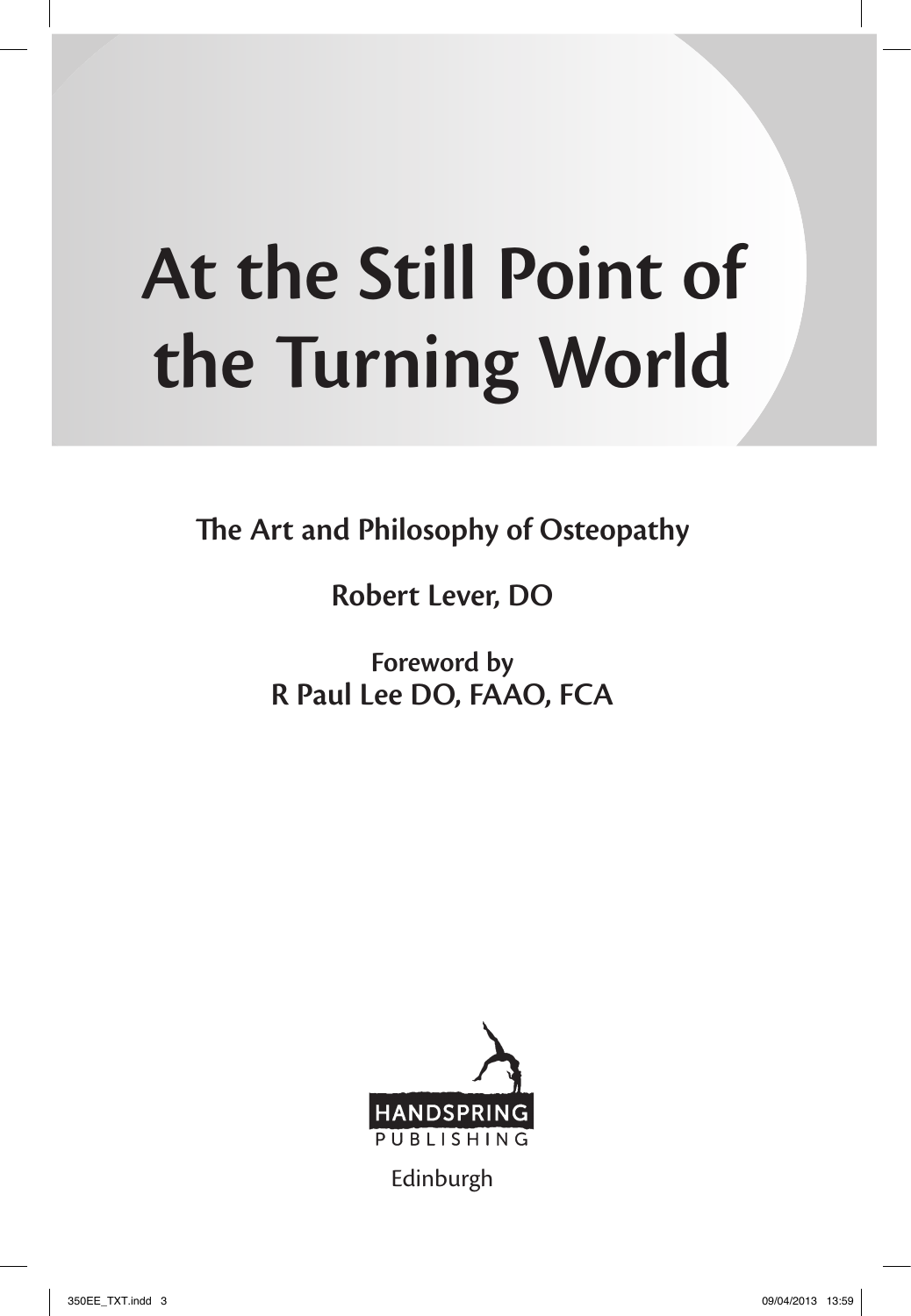HANDSPRING PUBLISHING LIMITED The Old Manse, Fountainhall, Pencaitland, East Lothian EH34 5EY, United Kingdom Tel: +44 1875 341 859 Website: www.handspringpublishing.com

First published 2013 in the United Kingdom by Handspring Publishing

Copyright ©Handspring Publishing Limited 2013

All rights reserved. No parts of this publication may be reproduced or transmitted in any form or by any means, electronic or mechanical, including photocopying, recording, or any information storage and retrieval system, without either the prior written permission of the publisher or a license permitting restricted copying in the United Kingdom issued by the Copyright Licensing Agency Ltd, Saffron House, 6-10 Kirby Street, London EC1N 8TS.

ISBN 978–1–909141–05–6 Hardback ISBN 978-1-909141-06-3 Paperback

#### **British Library Cataloguing in Publication Data**

A catalogue record for this book is available from the British Library

**Design** by Pete Wilder, Designers Collective **Artwork** by Mark Willey, Designers Collective **Typeset** by Palimpsest Book Production Limited **Printed** in the United Kingdom by Bell & Bain Limited

> The Publisher's policy is to use paper manufactured from sustainable forests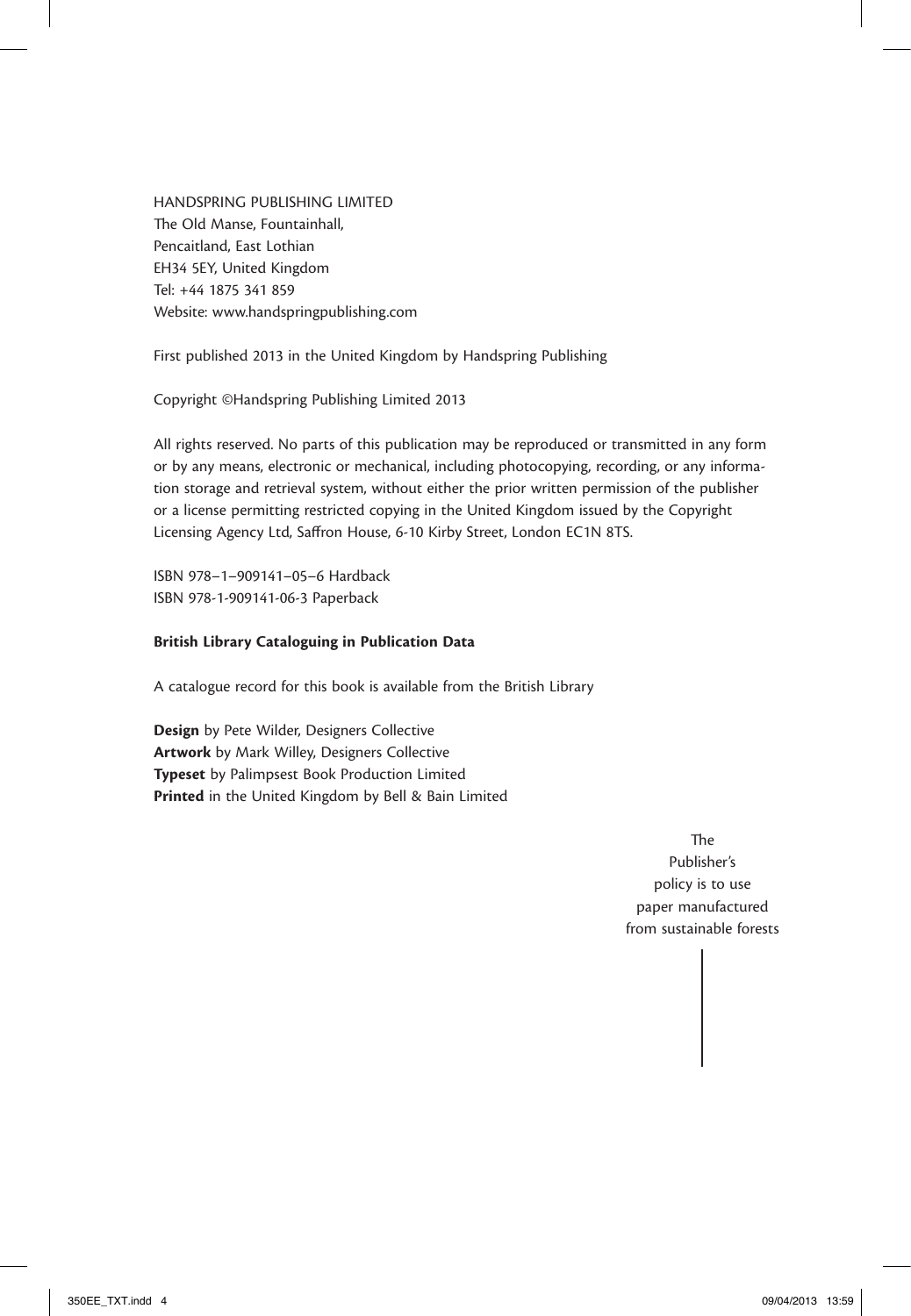### **Contents**

| Foreword          |  |                                                          | xi  |
|-------------------|--|----------------------------------------------------------|-----|
| Preface           |  |                                                          | XV  |
| <b>Principles</b> |  |                                                          |     |
|                   |  | Chapter 1 Osteopathy: an overview                        | 3   |
|                   |  | Chapter 2 The vital quality of Motion                    | 29  |
|                   |  | Chapter 3 Holism and the osteopathic 'lens'              | 40  |
|                   |  | Chapter 4 Reciprocity, Relationship, Spaces              | 52  |
|                   |  | Chapter 5 From Mainstream to 'Cranial': continuum or     |     |
|                   |  | quantum leap?                                            | 74  |
| The Art of It     |  |                                                          |     |
|                   |  | Chapter 6 Subjectivity and the 'dance'                   | 93  |
|                   |  | Chapter 7 The Intelligent Fulcrum: palpation and thought |     |
|                   |  | on the move                                              | 103 |
|                   |  | Chapter 8 The Healing: 'if it comes at all, it comes     |     |
|                   |  | from within'                                             | 116 |
|                   |  | Chapter 9 Beyond Technique: meeting the 'lesion'         | 123 |
|                   |  | Chapter 10 Placebo and Ritual                            | 131 |
|                   |  | Chapter 11 R & D, Safety and the 'Evidence' myth         | 137 |

### **Philosophy and the Practitioner**

| Chapter 12 The Human Spirit: adaptability, self-correction and |     |
|----------------------------------------------------------------|-----|
| survival                                                       | 149 |
| Chapter 13 Divine Chaos: direction, meaning, mystery and the   |     |
| healing state                                                  | 155 |
| Chapter 14 The exquisite nature of Paradox                     | 166 |
|                                                                |     |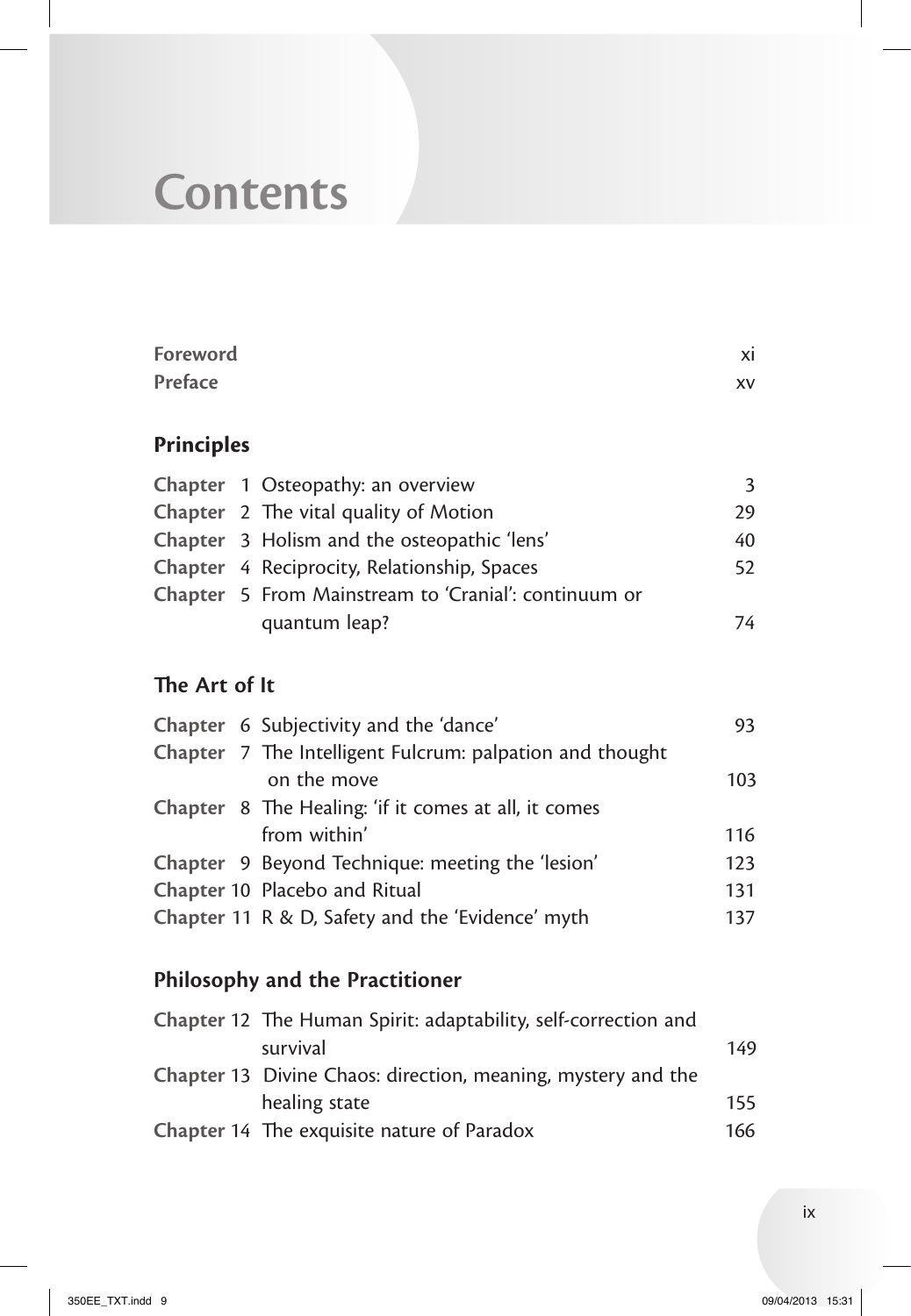|                              | Chapter 15 Epilogue – tying it together: spirit, |            |
|------------------------------|--------------------------------------------------|------------|
|                              | humanity and the art of practice                 | 172        |
| <b>Bibliography</b><br>Index |                                                  | 179<br>181 |
|                              |                                                  |            |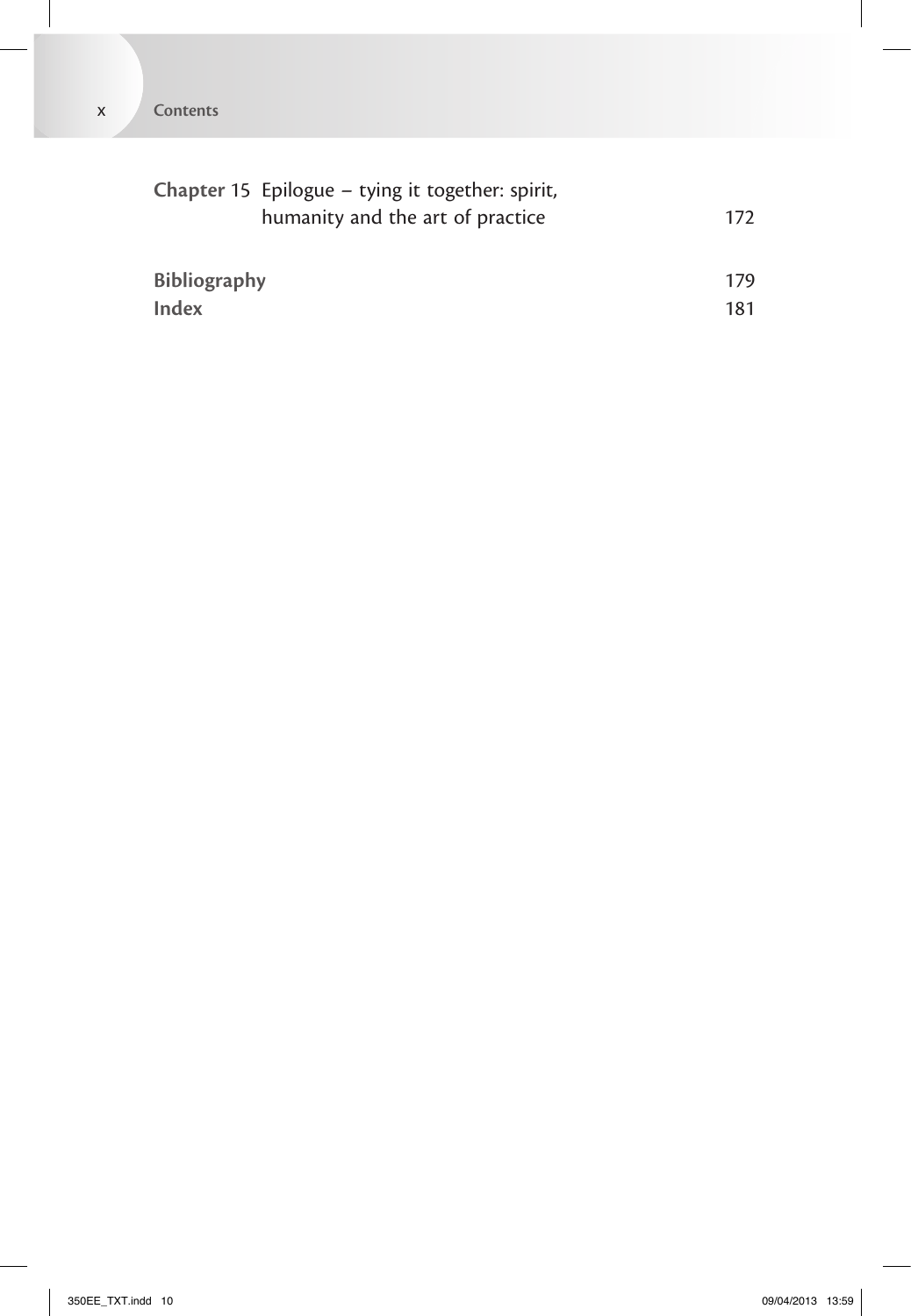### **Preface**

O ome years ago, when I was a first-year student, a delightful lecturer would speak in amusing terms about all sorts of bodily functions as a light-hearted introduction to physiology. Lecturers then – as now – often held one's attention through style and delivery rather than content! However, he memorably spoke about practice life as series of situations in which one would need to cultivate an interest in anything and everything the patient might wish to share. An early lesson in empathy, he would say with characteristic mimes and hand movements to embellish his point: you'll need to be fascinated by golf, train-spotting, bricklaying . . . anything. And whereas I could well imagine finding patients' enthusiasms infectious, I was sure the line would have to be drawn, for me anyway, at hunting and philately.

Some time later, a patient *did* want to share his passion for philately and sure enough, the seduction began as he described stamps as little windows on history and, once again, I was 'hooked', all was well. I'm not sure in all my years of practice that I have yet been tested with bricklaying but I suppose I'm open to it should the need arise.

About 40-odd years ago, as part of my passion for virtuoso piano music, I listened to an interview with the great Vladimir Horowitz. Music and the piano have remained an obsession for me. At the time, Horowitz said that in order to be a fine pianist, the artist had to interest himself in many things apart from music. I don't think he had bricklaying or philately in mind but he did refer to painting, theatre, dance, history and the arts in general.

Two things emerge from this preamble. The first is that one can often be drawn into an appreciation of a subject unexpectedly, to find a richness in it that one might otherwise judge simplistically, ignore, or even, by virtue of misunderstanding or misinterpretation, completely reject. The other is that any field of interest can be enriched by incorporating or including seemingly unrelated material which can educate and broaden it in remarkable ways, ways that may not only be important but vital to the pursuit of excellence in that field. In my view, both of these apply to osteopathy and though this is not a textbook about osteopathy, it's where it all starts for me. To put it simply, theory and practice are immeasurably enhanced by breadth of interest and breadth of understanding. Meanwhile, it is my contention that the practice of osteopathy has struggled in two major respects. The first is an incomplete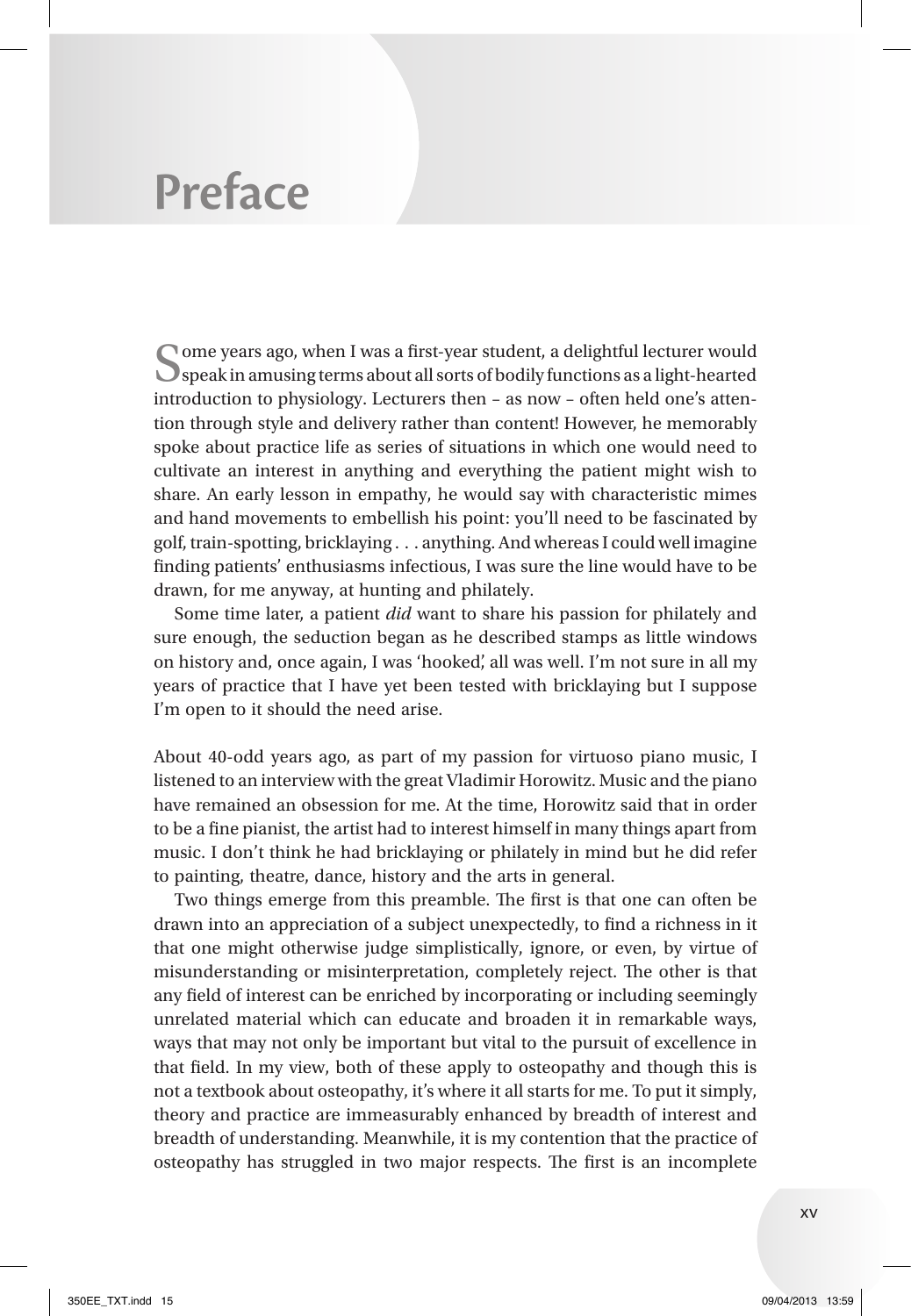grasp and implementation of the principle of Holism; and the second is the somewhat awkward incorporation of what I call the 'subjective' element in practice, to balance and refine its theoretical basis. My intention is to elaborate both these themes throughout this book and to suggest the importance of wider aspects of humanity to the art of osteopathic practice.

### **SPACES AND GLUE**

Whether we look at concepts, ideas or even objects themselves, it is the 'spaces' between them, their juxtaposition or 'interface', their interaction, that 'contain' properties that whilst hard to define, produce the glue that gives things complexity, depth and meaning. There are many things in life whose value is to be found in 'the glue', the interface. If we fail to look there and appreciate 'wholes' instead of 'parts', we are left with ideas, concepts, theories or statements that are limited, meaningless or simply wrong. Many areas of human endeavour have been rejected or ignored through such a failure of observation so that things of inestimable value have been consigned to the scrap-heap of vilified unorthodoxy. Very often, these brave efforts have been spawned by cultures, traditions and folklore, although sometimes they can emerge as 'new' paradigms such as systems theory, holism and some of the revelations spawned by quantum theory. We'll consider the impact of these on our particular field later in the chapters that follow.

Osteopathy has been my profession, my working obsession, for about 40 years. It has been augmented, informed and elaborated by many things 'nonosteopathic' and 'non-medical', with every day's experience. It has also been a window on a wider world of understanding and exploration that has produced many philosophical meanderings, spiritual reflections and much questioning. Many a time have my former students' eyes glazed over as I launched into more of these forays when I knew their minds were troubled by more pressing matters: the next day's neurology exam or whatever. However, two or three used to like to join me for the ride, and that sharing could create some of the most enjoyable moments of my teaching experience. Some have claimed since that I articulated things that they've been keen to crystallise, explore or clarify so I feel some justification in continuing the sharing through this book.

A great deal of what I'll express in these pages is a reflection of my own personal perspective, process and experience. I can't really claim any startling originality, after all, it is often said that everything has already been said before; we merely find new clothes for old ideas. Even so, now and then, radically new perspectives are born that are the product of truly creative minds. This piece of work belongs, if it belongs anywhere, in the former category, the 'new clothes' department! Be that as it may, I've long been grateful for what I can only describe as my good fortune to enjoy just how much my practice as an osteopath has taught and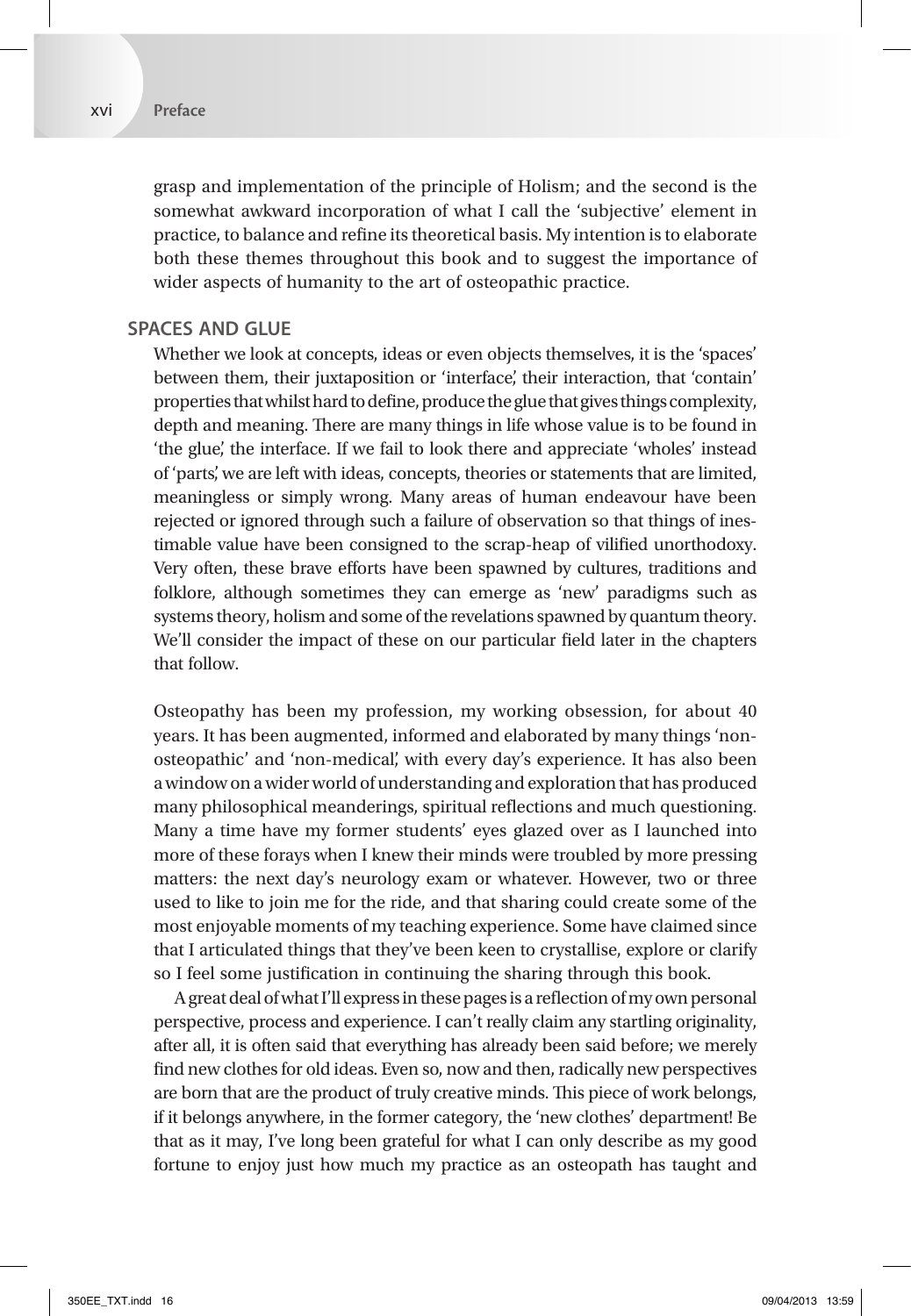revealed to me. And having revelled in some of the many 'interfaces' that have presented themselves, I've wanted not only to express the way that the art of osteopathy transcends its vital scientific underpinnings, but also celebrate aspects of what makes us human, as well as layers of interest that can be made available to the open, hungry and surrendering mind through this work.

Many of these journeys lead to strange regions, intellectual abstractions, philosophical tangles, questions without answers of course, and spiritual forays that engender a sense of wonder and mystery, part of the 'food' of life and thought (for some, anyway). Above all, I've wanted to find an alternative to the suffocating tendency of our times to grant validity only to those practices that are reducible to proven facts. By eliminating the world of the 'subjective', we cut that world in half.

However, I've also wanted to look at the places where science has attempted to break away from the mainstream, just as osteopathy itself broke away from medicine in the 1870s. This is often the exciting world of the mavericks who push boundaries through the sheer power, determination and inspiration of their exploring minds, and I've wanted to celebrate the way these seriousminded explorations have lent our osteopathic discipline clarity to illuminate much of what we've done well without always knowing why. As Karen Armstrong states with reference to the belated evidence for Einstein's theory of relativity: 'In science, as in theology, human beings could make progress on unproven ideas, which worked practically even if they had not [yet] been demonstrated empirically' (Armstrong, 2009).

Osteopaths will, I hope, find an interest in some of this. Much of it they will know or take issue with, for it is well known that osteopaths rarely agree about anything! (Indeed, there will be some detractors who take a very different view of our work, having little time for some of the ideas expressed in this book.) But non-osteopaths might find something in it too whether or not they have had any connection with osteopathy as patients or professionals of other persuasions. For in the end, I feel our searching in life is always about more than any one circumscribed area of enquiry, whether it be within a professional discipline, a career, a hobby, even a spiritual or religious calling.

The art of osteopathy – not just its concepts, theories or techniques – is one of many pathways studded with signs, illuminations, insights and tantalising blind alleys that often point towards something greater and more mysterious than we can ever know but which as human beings we will never be able to resist. And though there are many such ways, the art of osteopathy is one way of working with what makes us 'human'. It just happens that osteopathy has been my particular path.

What makes osteopathy live is based on what 'informs' it. Once alive, it illuminates so much in the human domain. It's my wish to share some of that rather than produce a textbook or manual. Also, in this regard, I've wanted to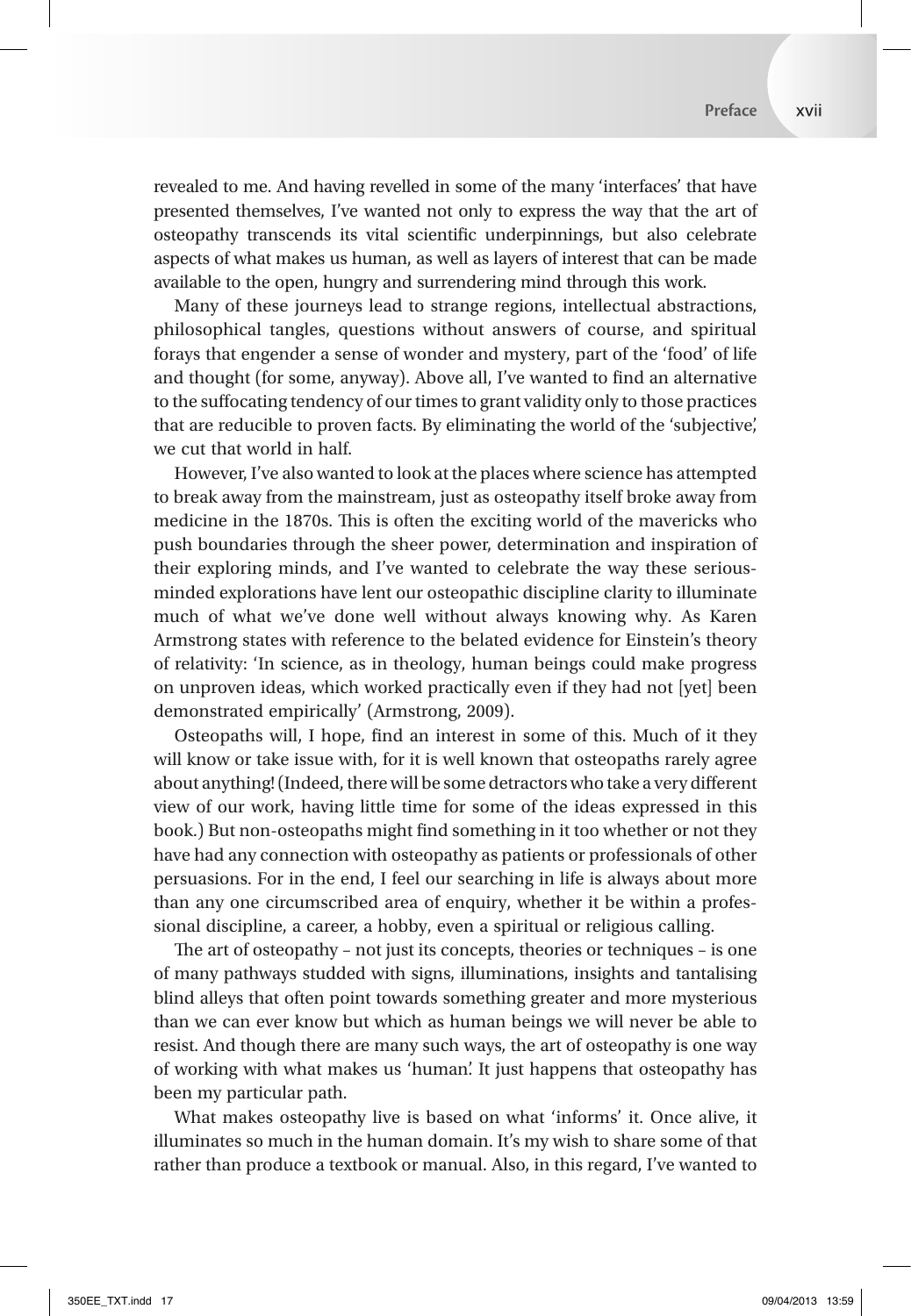counter the somewhat 'binary', tick-box, target-oriented approach to everything that increasingly permeates the healthcare professions (and most other professions too), even when holistic pretentions are claimed; 'respectability' and conformity have been bought and the price has been 'fragmentation'.

Like most things in life, osteopathic practice at its best is a 'seamless whole', an integrated experience, and to break it down into parts is to risk distortion. However, in order to communicate its qualities, it has been necessary to indulge in a certain amount of 'analysis'. Such analysis, even though subjected to the principles of 'holism' and the notion of interconnectedness, can have a tendency to fragment truths and experience, creating a note of 'separateness' or specialisation alongside that 'interconnectedness'. My intention is that the reader might ultimately find this book helpful in joining the dots up again in a useful and meaningful way, whereby we can come to see mind *in* body, body *in* mind and spirit in both.

It could be said that osteopathy only really exists as it's being 'performed'. It is an abstraction until it takes root in our humanity or the humanity of its exponents. Like music, it may be based on theory, technique and 'context', but at some point, interpretation has to be transformed into something greater, whether to produce the music that speaks to us or treatment that penetrates and heals. In our work at its best, each practitioner brings something unique to the practice that expresses something quite individual. This, as I shall argue, is its strength. Therefore, I've been at pains to explore some of the qualities that make us who and what we are. Perhaps because of this, the book has been written from a somewhat personal perspective. Meanwhile I trust that there are enough resonances for others to make it more than a self-indulgent exercise!

Readers will, perhaps, have varying levels of interest in the subject, depending whether inside or outside the profession. Those outside might prefer to glide superficially over the more technical bits, though I've been at pains not to make it overly technical. Hopefully the rest will make up for it.

### **SCIENCE VS SPIRIT**

In the later chapters in particular, some might think that this book places itself at the centre of an argument between science and 'spirit'. But this is not intended. If anything, it reflects on the schism between 'scientism' and philosophy (pure science and philosophy having formerly been more comfortably entwined) or between what we often try, with closed minds, to assert as *fact* on the one hand, and those profound speculations born of man's journeys in to the 'unknown' on the other, the latter being common to both 'good' science *and* philosophy. If there *is* a dichotomy, it is between the 'known' and the 'unknown'. One of the messages in this book is that, for the art of osteopathy to thrive, they both matter—in equal degrees but in different ways.

Many will know that science and scientists place themselves at the threshold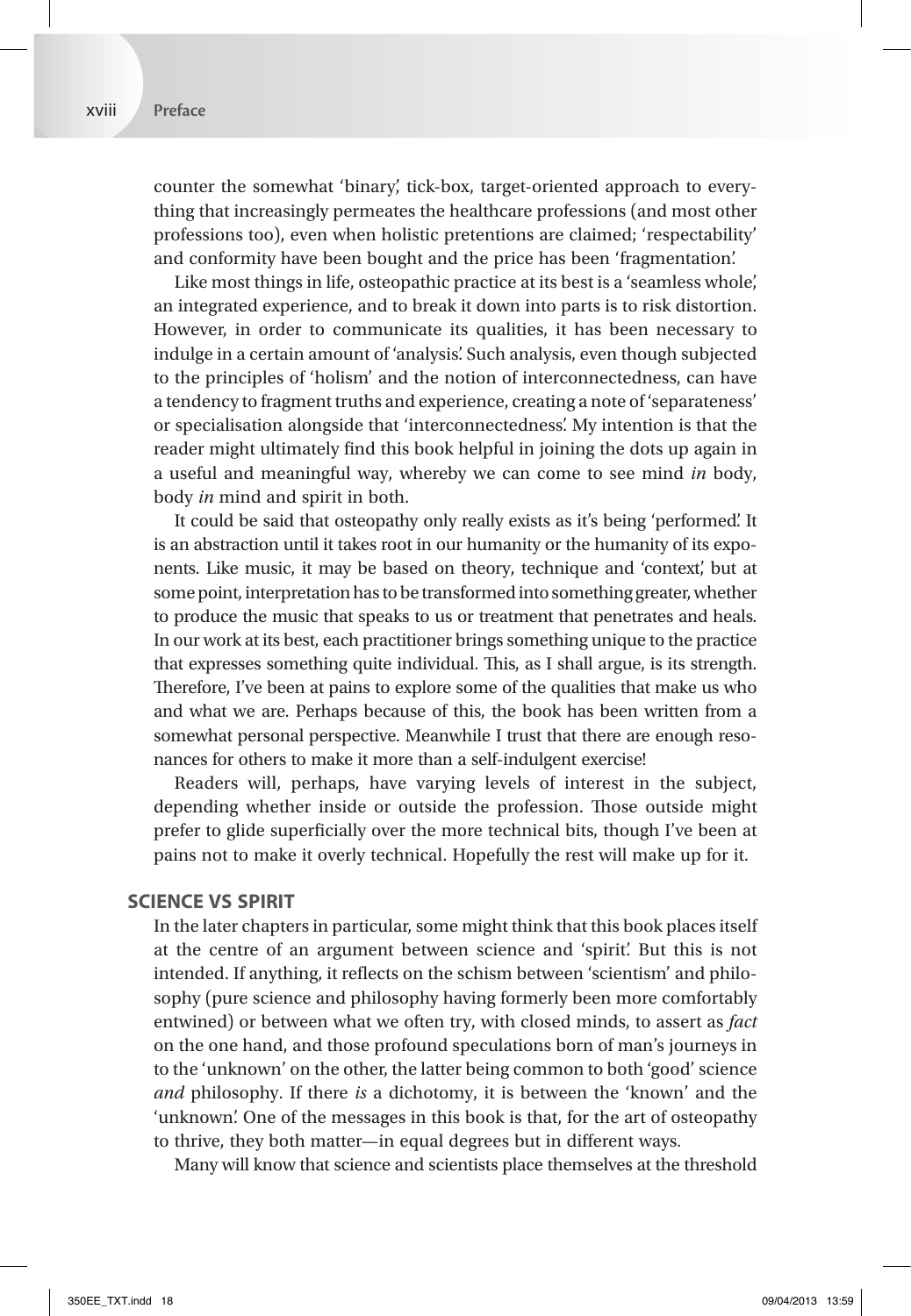of this *unknown*; this is, after all, their job. And as such, theirs are amongst the most creative of minds. The problems lie more with the *culture* of science (*scientism*) and the limitations sometimes imposed by closed minds in which value is ascribed only to that which is already proven. The art of healing has been threatened with emasculation by the rigid application of this idea. However, the picture is changing owing to profound changes in science itself, a 'paradigm shift' so enormous that its assimilation into mainstream thinking, medical and otherwise, is taking time. It is, after all, a messy process: Arthur Koestler wrote that revolutions in science and knowledge emerge out of the chaos created when paradigms break down (Peat, 1989). Such chaos causes much insecurity which, in turn, produces some very negative and destructive argument; these positions have done very little to illuminate much wisdom or truth. And whereas empiricism has become a benchmark for the scientific method, it was, from Aristotle onwards, linked to knowledge based on the experience *via the senses*; the blending of both objective and subjective faculties.

As regards the 'spirit/science' dichotomy (for those who insist there is one), if it has any relevance at all, it is in the pursuit of understanding about 'reality' in the external world. The *inner* world at its most profound is one of subjective experience and here, scientific analysis can only help us so far (if at all). After all, by and large, people are not driven by the need to know the nature of 'reality'; their lives are generated by other impulses. And as Wittgenstein stated: '*we feel that even when all possible scientific questions have been answered, the problems of life remain completely untouched'* (Wittgenstein, 1921).

In his book *Body Myths,* medical anthropologist, Cecil Helman (1991), wrote: 'In all societies, people live their lives in a sea of metaphor and myth, gathered together from many sources.'

Ananda Coomaraswamy (1943) had previously stated that 'myth embodies the nearest approach to absolute truth that can be stated in words'. The 'creation' of osteopathy involved the distillation of some great truths. However, as I'll suggest several times, most if not all truths defy complete analysis, description and language. Words distort by de-contextualising ideas. Perhaps that's why Einstein once said, 'I often think in music.' But as I don't aspire to such genius and as I can't paint, write poetry or compose string quartets, this piece of work will have to do.

### **London, March 2013 Robert Lever DO**

### **REFERENCES:**

Armstrong, K, 2009, *The Case for God*, *The Bodley Head*, 256-7. Coomaraswamy, A K, 1943, *Hinduism and Buddhism,* Philosophical Library, New York. Helman, C, 1991, *Body Myths,* Chatto & Windus. Peat, F D, Dec 1989, *Edges Magazine.* Wittgenstein, L, 1921, *Tractus Logico-Philosophicus,* Routledge.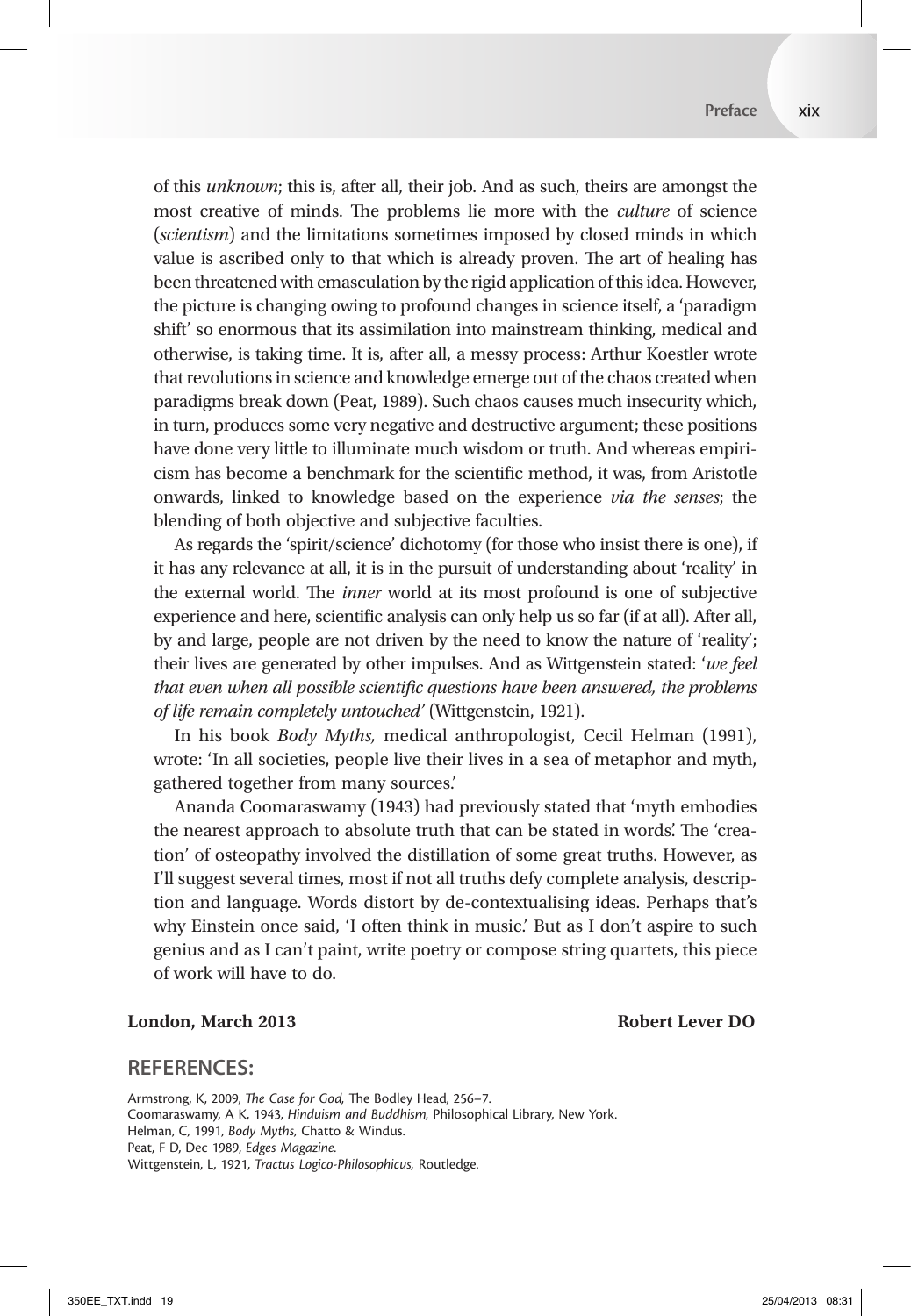## **Chapter 1 Osteopathy: an overview**

*Healing,* Papa would tell me, *is not a science, but the intuitive art of wooing Nature.* 

**(W H Auden:** *The Art of Healing*)

In our professional role, we as osteopaths spend a lot of time helping patients<br>find answers: 'answers' to help with pain and other symptoms, ailments or  $\mathbb T$ n our professional role, we as osteopaths spend a lot of time helping patients complaints. Sometimes this is purely palliative, sometimes part of a quest for better health. Sometimes it's a way of addressing deeper struggles or attempts to find meaning and reasons for things. This may help patients find ways of controlling their problems, if not their destiny! Meanwhile, the search for meaning and control is, perhaps, the driving force behind most if not all of our endeavours in the context of what it is to be human, but the drive towards 'structural balance and integrity' and everything that this enables, is what dominates osteopathic thinking. And what is truly remarkable is just what this *does* enable and the potential for change that it can afford on so many levels of human function and experience. I sincerely hope that this book goes some way towards showing why this is possible, why it happens in daily practice, and something of the process by which we can help it to make it happen.

### *Background*

Osteopathy, or osteopathic medicine as it is sometimes called, is one of many windows on the wider world of meaning whether its purpose is focused on the relief of pain, a pathway to improved health, a means of coping or finding a sense of direction or purpose, that precious quest without end, or simply on helping people live more comfortably 'inside their own skins'. And as such, osteopathy is one form of 'interpretation', one of many approaches that dedicates itself to making things better. However, it has managed to acquire a number of stereotypical misconceptions over the years about what it is and what it purports to do and when it 'states' its potential honestly, it is often viewed as pretentious, over-ambitious or even arrogant. One of the reasons for this is that its methods and its theoretical basis are viewed against the backdrop of a highly developed medical sophistication and technology that are of a very different cultural flavour. Osteopathy and mainstream medicine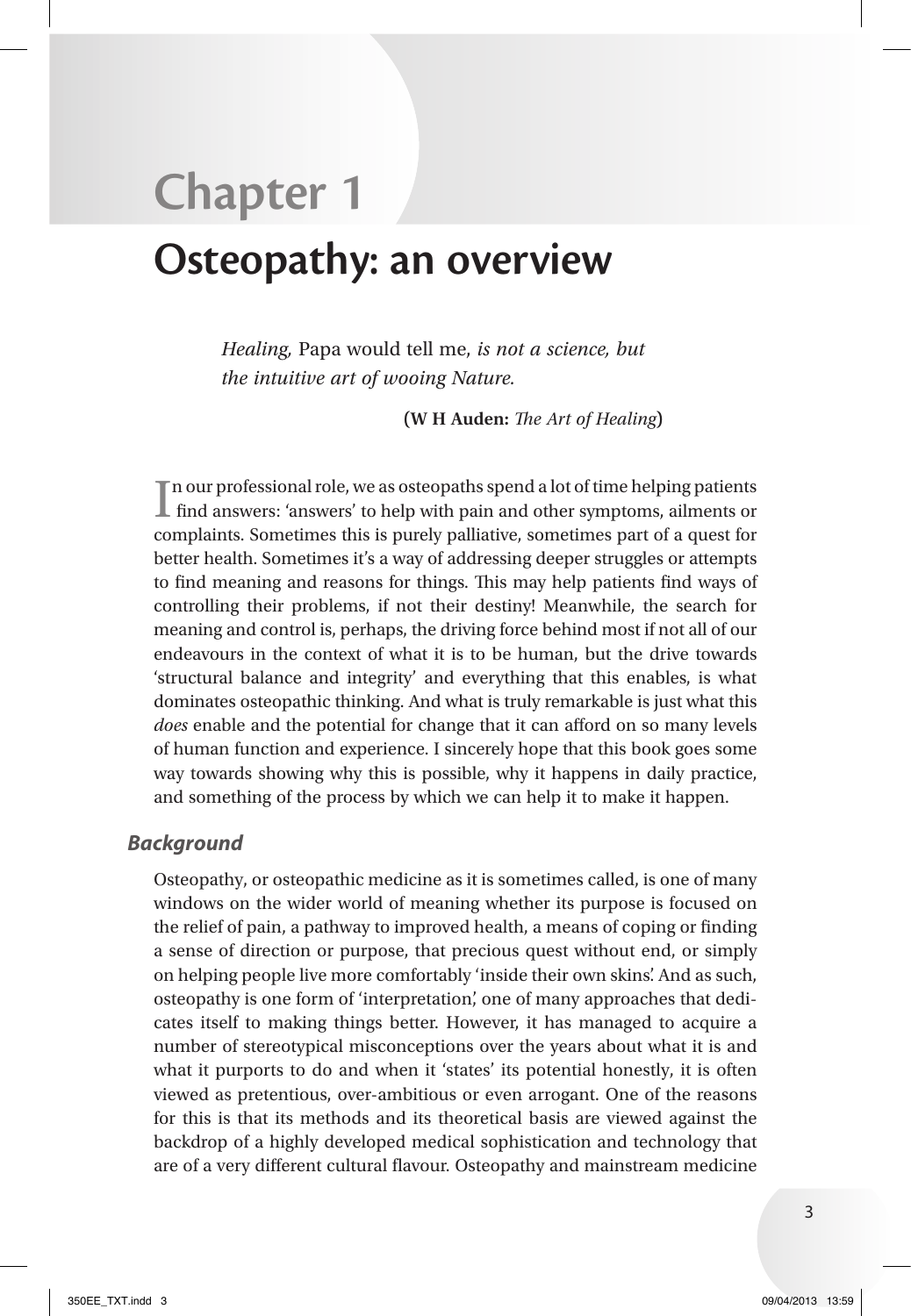may well have approximately similar goals – healing – but they are conceptually as different as painting and music. When osteopathy was conceived, it was both a reaction, almost a revolution, and an alternative. But above all, it was a new way of seeing; a way of conceptualising health and disease that called for a new way of treating patients. Indeed, its methods were dedicated to the 'location', enhancement and expression of *health* in the patient more than the confrontation of disease *per se.*

#### **Misconceptions**

Let's look at misconceptions about osteopathy first and then at its evolution over its 130 years' history. Sit next to a perfect stranger at that sometimes grim phenomenon known as the dinner party and naturally enough and pretty soon the subject of one's occupation will arise. All of us in the profession will have heard one of the stock responses: 'what's that?' (although this is becoming rarer in the last 30 years); or 'oh that's bones isn't it?'; or, 'oh that's backs'; or the 'tabloid-oriented' might gleefully recall Stephen Ward – 'society osteopath'– and the notorious 'Profumo scandal' of the 1960s, imagining us to have equally colourful if not scandalous lives; or perhaps someone will launch into a description of back-related pain that invites on-the-spot consultation. One colleague would circumvent the tedium of such conversations, bringing them to an abrupt close with the words, 'Actually, I sell spoons'! Well, given that things like that don't happen without a reason, why is it that members of the public have so little idea about osteopathic medicine unless, that is, they have personally experienced osteopathy at its broadest and best? Why has Andrew Taylor Still's vision been so poorly understood and interpreted?

The question is really a far deeper one and not only involves the problem that any society or culture has with the integration of new ideas but also the resistance to embrace new perspectives. When Dr Still established osteopathy in the 1870s, he was already a practising physician and for reasons known to many in the profession (see below), he propounded the concept of osteopathy as an *alternative,* not as an extension of conventional medical practice. Now as much as we need and teach medical science in its conventional guise and integrate it into the whole matter of patient care, the true practice of osteopathy has to sidestep conventional methods, *almost* completely, to base its diagnostic and therapeutic practice on a very different paradigm.

It has been said that if a new idea involves too many logical steps to integrate it into the established cannon of knowledge, it will remain on the sidelines where it will be consigned to 'cranky' unorthodoxy at best and oblivion at worst. Alfred Pischinger (1899–1982), for example, who pioneered research into the significance of the extracellular matrix and its role in disease causation made such a valuable contribution to a truer understanding of disease, yet his work was too radical to be absorbed into the mainstream and has been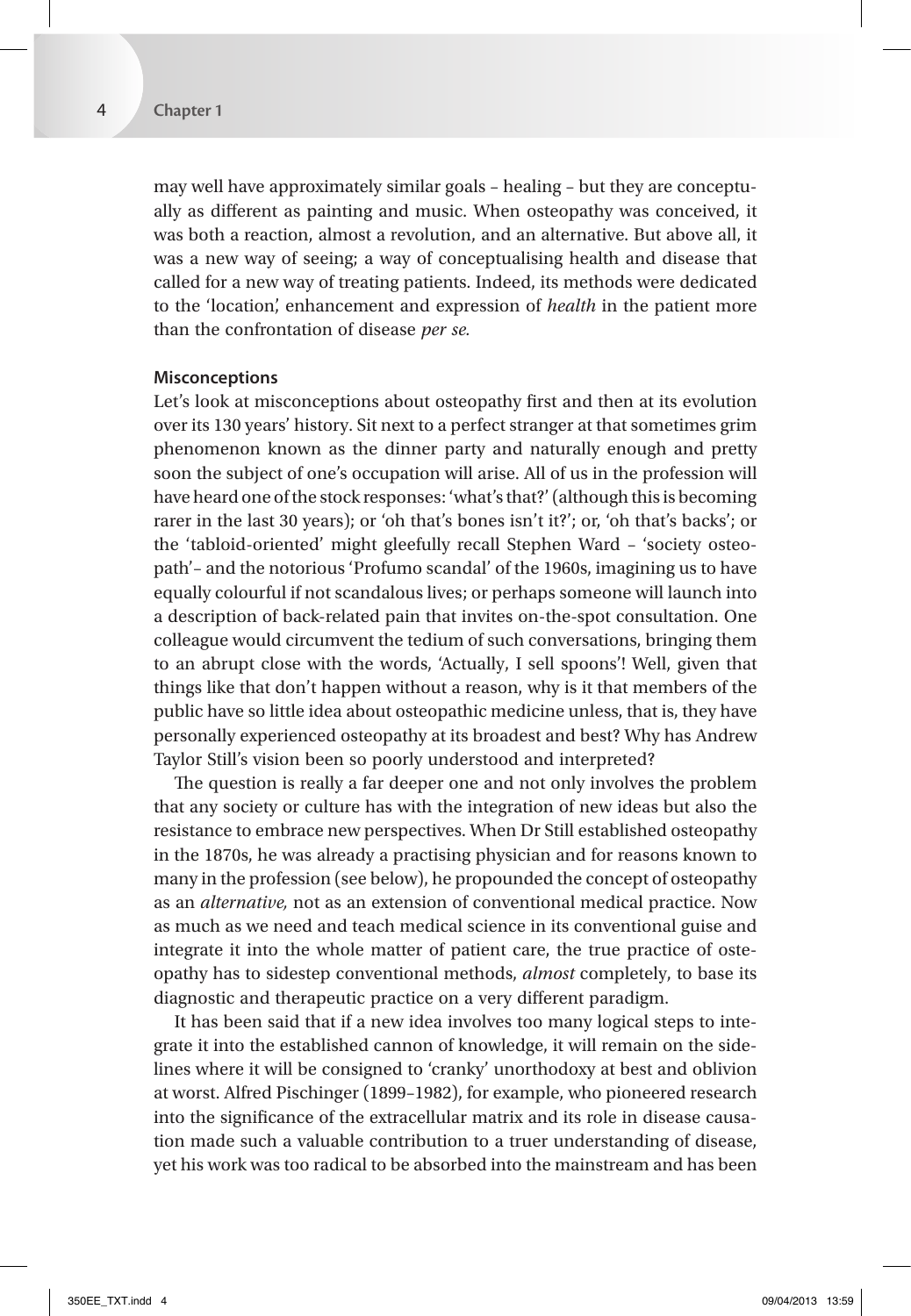largely ignored or forgotten. Comparatively recently it has been resuscitated as its relevance is being realized, more particularly within those disciplines that focus on the *predisposition* to disease rather than the confrontation of it. But we'll look at this more a little later.

Meanwhile, the culture of scepticism daily rejects so-called 'alternative' approaches, blind to their complexity, seeing them as transgressions of what is anyway an incomplete and sometimes erroneous 'orthodox' medical concept whose adherents remain convinced of its infallibility. Add to this the weight of the establishment/mainstream credo, and the integration of alternative principles can become a forlorn hope with as much promise of meaningful dialogue as an acrimonious divorce. I often think that the articulate and intelligent critics of alternative methods might sometimes temper their certainty with a willingness to look outside their beautifully crafted conceptual boxes. To be genuinely and constructively discriminating is to 'let go' of certainty, to allow knowledge to point the way *towards* the unknown, rather than merely to underscore the already proven.

### **PARADIGMS**

In his classic text *The Structure of Scientific Revolutions* (1962) on the crisis essential to the 'paradigm shift', a phrase he coined, Thomas Kuhn elucidates for all time the way that major advances in science and knowledge 'happen' rather than 'evolve'. The happening may well require an evolution of thought but it is when the creative leap occurs that innovation is truly born. This might be the result of inspiration, intuition, divine intervention or sheer genius or the overlapping of all these, but it *occurs* rather than develops, often as a by-product of the methodical search for something else. What is virtually inevitable is the way that innovation is resisted, feared and rejected, though what I'm afraid sometimes 'oils the wheels' of acceptance, might be political or commercial expediency. (Clearly, in this respect, no one had much to gain from the integration of osteopathy into health care, at least not for a while!)

What is worse for osteopathy is that as a profession, it has reacted to ostracism by bargaining with the establishment and attempting to dress itself in 'respectable' clothes, even believing that it should conform to the conventional model to gain acceptance. Sadly, this has created a schism in the profession but more strangely, it has as a trend ignored the fact that medical science is itself changing all the time while some in our own profession cling to wornout models! Some of the newer models have evolved from contemporary physics and this has provided some of the most exciting underpinnings of the osteopathic method that we have known. The problem is that these innovations in science are truly challenging and their proponents have similar problems of acceptance amongst many of their peers. But here, it has to be said and said loudly, that if 'new' knowledge simply exaggerated and elaborated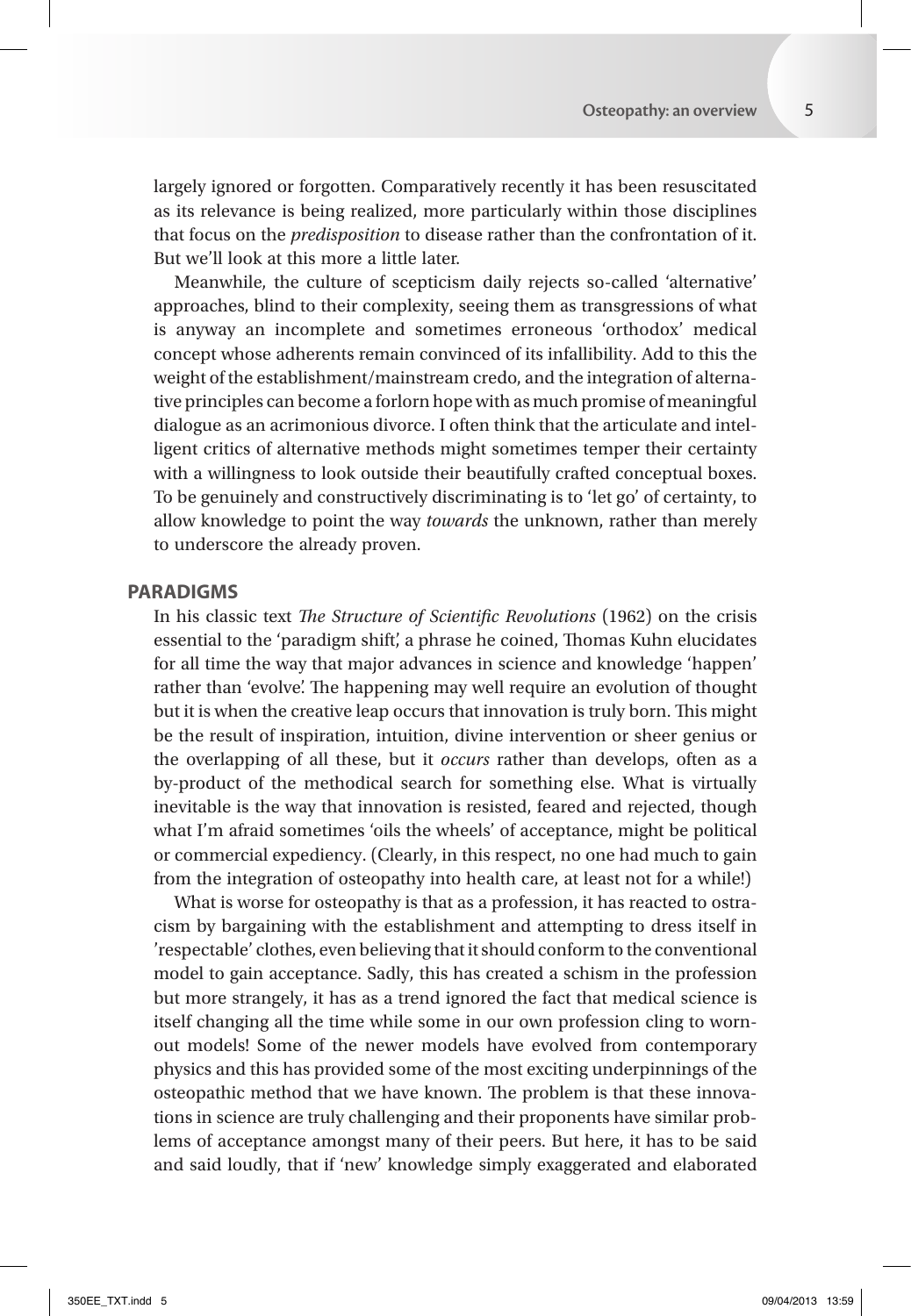what we knew already, nothing much would have changed in the history of civilisation.

Likewise, if musicians and artists had never offended established opinions and tastes (which many of the great ones did), their art would have died from stultification. Allowing for the vagaries of fashion, many have broken new ground to drive their art forward, celebration only gradually replacing vilification and derision. Look, for example, at the public reaction to Manet, Turner, Van Gogh, Scriabin and Stravinsky. Time would have to pass before their influence and pivotal place in the evolution of their artistic fields would be appreciated, respected and acclaimed. The breaking of new ground, so vital for progress, inevitably entails the radical restructuring of the 'established', whose minions and devotees are profoundly threatened and outraged by change.

I am not too concerned here with writing a history of osteopathy; others have tackled this task admirably, many within the profession will be fairly familiar with it and others of my readers might have only marginal interest in it. However there are certain aspects that seem to engage people. One is the misconception that osteopathy is derived from eastern culture; a view that many of our patients have voiced. Many eastern philosophical and spiritual ideas have certainly influenced some aspects of practice for several – though certainly not all – practitioners. However, osteopathy was born in the United States, in Missouri; delivered into the world by a physician, Andrew Taylor Still, who was born in Virginia and whose father was a Methodist minister in a predominantly farming community. Various cultural influences might well have shaped Still's ideas since his time living and working with the Shwanee Indians in the 1850s, but osteopathy was an American import.

### **STILL AND ORIGINS**

There can be very little doubt that Dr Still saw his version of medicine as a radical alternative to the medicine of the day. Many patients and their families come to us now for the same reason, as an alternative to the mainstream. Still's reasons were very personal. He had lost three children from spinal meningitis and this experience filtered through his almost obsessive musings on the body, on what we would now call functional anatomy, and on the natural order of things. Still was a highly spiritual man though he probably had little time for formal religion, and his spiritual sense expanded his philosophical approach to the human condition that led to the assertion of a *vitalistic* principle that expressed the potential for health and repair in the body, provided that certain conditions were met, a dynamic propensity that he called 'biogen'. This potential was based on the principle of unity of function (integration), the biochemical mechanism of self-regulation, and the prime requisite of healthy physical and mechanical 'adjustment'. The idea that the balanced complex integration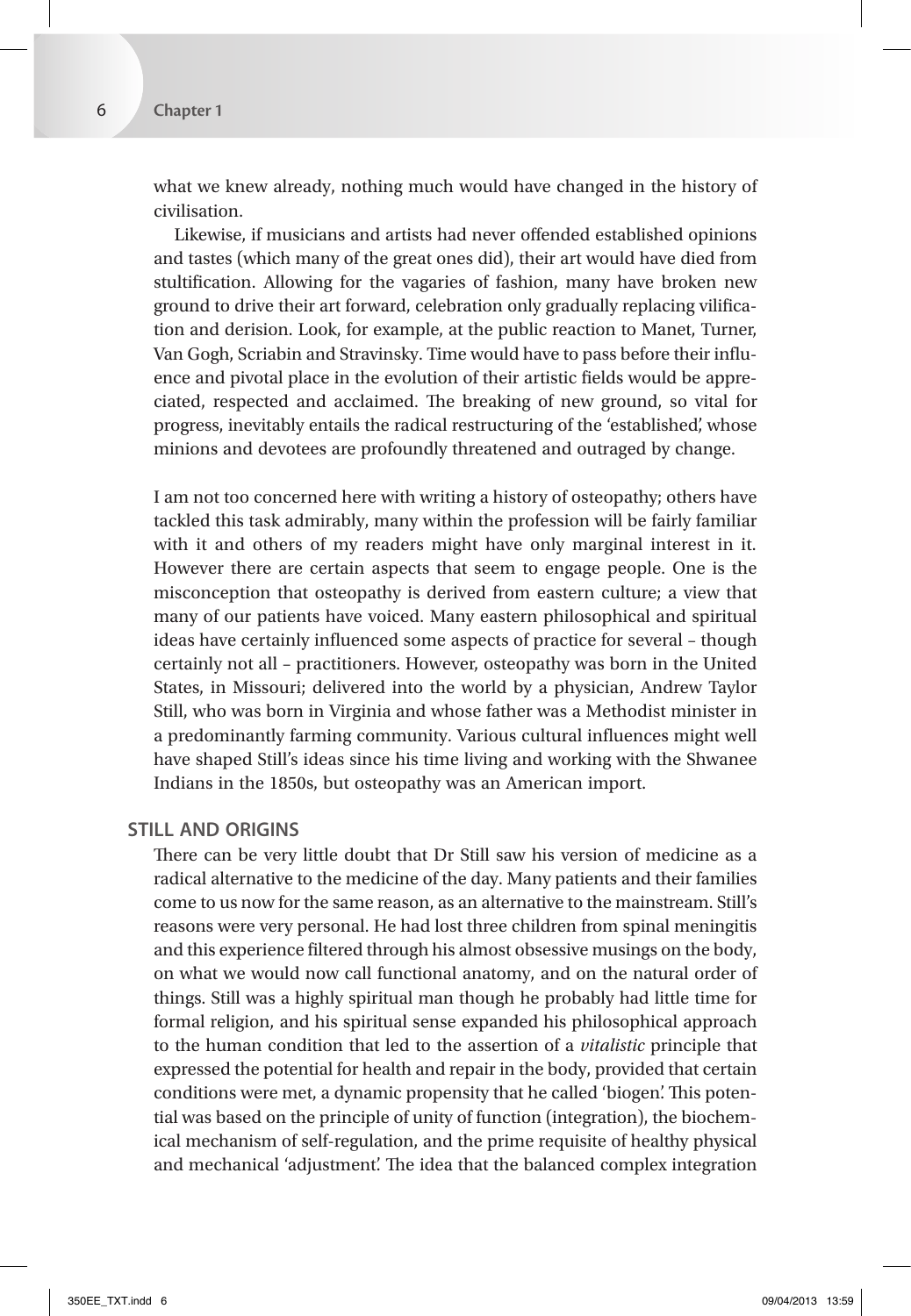of the body structure – most importantly including the fascia – being intimately related to health, healing and self-repair was born. So was an approach to manual treatment that was designed to enhance it, and Still called it 'osteopathy'.

Now, however complex the art of this work may be and however hard it is to acquire the necessary skills of diagnosis, palpation and technique, this notion can sometimes appear banal in the face of the medical sophistication that we are so used to in the orthodox arena. But it was ever thus. Still's ideas were ground-breaking, and although he had derived some of his ideas from pioneers in other fields, it was his inspiration to bring them together in the form of a medical discipline or system, to advocate an almost passionate interest in anatomy and to assert the relationship between 'structure' and 'function' that was to form the basis for the system that has been practised for 130 years. The orthodoxy of Still's time simply couldn't wear it and frankly, many would say they haven't really worn it since! However, we're still here and though many in the profession have felt the squeeze of disapproval from the medical establishment and have sought a more comfortable place within it, involving a significant compromise of principle, there are others who see Still's truths as vividly as ever, whose practice is based on them and who continue to explore available developments in science that validate the work and Still's gift.

Some inside the profession will be disappointed by my reluctance to have osteopathy conform theoretically or methodologically to conventional medical discipline. Such conformity – for either politically expedient reasons or through the bowing under the weight of medicine's undisputed achievements – would be disingenuous. Osteopathy has always been a different discipline with strengths that are its *raisons d'être.* Without them, and by compromising to become an 'add-on' to the structural end of medicine, we would gradually lose our role and cease to be, with our unique voice. Some would say such a danger is closer than we think. Furthermore, the ambiguous relationship between osteopathy and the mainstream has taken many different forms in different parts of the world. In some countries, it is illegal; in others it is permitted but only if practised by medical doctors; in many, it exists as an independently regulated profession, as in the UK; and somewhat paradoxically, in the USA, the birthplace of osteopathy, it has undergone a political 'mutation', in which it has donned the guise, training and discipline of the allopathic profession leaving a tiny minority who have continued 'on the path'.

When Theresa Cisler edited and produced the compilation of impassioned writings of one of osteopathy's elder statesmen, Bob Fulford, under the title *Are We On The Path?* (2003), it posed the very real challenge to the profession that, in many respects, we weren't. The struggle that the profession has experienced with this 'true' relationship with our principles may have been partly conceptual and intellectual but it has also been largely political and expedient, and this has, as I say, played out differently in different countries and at different times.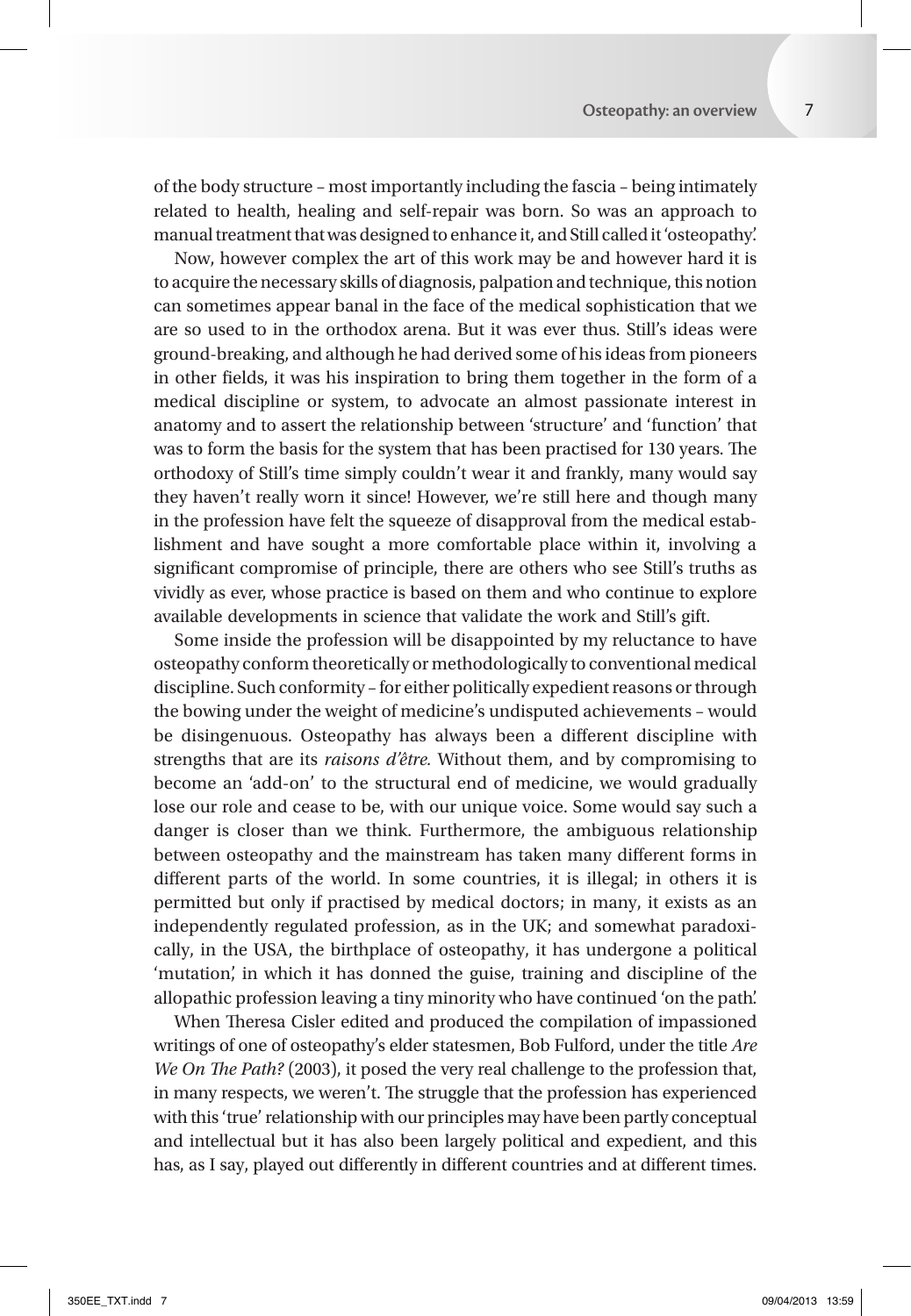Still's language, his almost poetic turns of phrase, the relatively unsophisticated levels of medical understanding of his time compared with our own, all these make Still hard, even for some of our own number, to take. But in common with so many innovative ideas, so many inspirational truths, language reveals its shortcomings. So often in what we now call 'holistic' thinking, we deal with such an infinite sense of *unity or oneness* as a concept that we truly run out of language, reaching out for metaphor. We need to read Still with this in mind, and this applies too when we look at the work of our other early pioneers like William Garner Sutherland who we'll meet in Chapter 5.

But here, I must highlight a common tendency: an arrogance of attitude that often consigns historical material to inferior, even doubtful status at best, to the scrap heap at worst. Instead of seeing new material as a product of a different perspective, we see it as something that supersedes everything that went before. Now, whereas this is, of course, sometimes true, it isn't always the case. There has been a tendency in our profession to reject some of our finer concepts in the name of 'progress' in order to conform within a paradigm that best fits another discipline all together.

### **DIVERSITY**

Many different styles and perspectives pepper the profession of osteopathy. As I frequently tell patients: osteopathy is not a standard product. The same can of course be said about all medical disciplines, both conventional and otherwise. Surgeons will differ in the way they perform certain operations and will bring varying levels of skill to their task. I often say to students, ponder the difference between a competent surgeon and a great one. The skills involved are a product to some extent of dexterity, but the experiential and technical knowledge brought to bear, the intuitive sense of 'feel' derived from years of experience, wise clinical judgement, the empathy and involvement with the tissues and their anatomy, all these contribute to a performance of real distinction and excellence. The same is certainly true of osteopathy (as well as many other therapeutic skills). Training, clinical perspectives, inspiration, personality all combine with competence to provide a 'product' that is in some ways unique, and our role as teachers should, to some extent, be directed at helping our students make the art 'their own'.

Good teaching sows the seeds of these skills. It is their germination that not only supports the growth of the individual student's special abilities, but in harnessing these to principles of diagnosis and treatment that have been tried and tested over many years, it furnishes the student with the potential to develop as a clinician that should always keep the work fresh, open to new perspectives and alive. For, in the end, there are no definitive treatments. We prime the student with principle and method and then encourage the individual to fashion the rest through a process of dedication.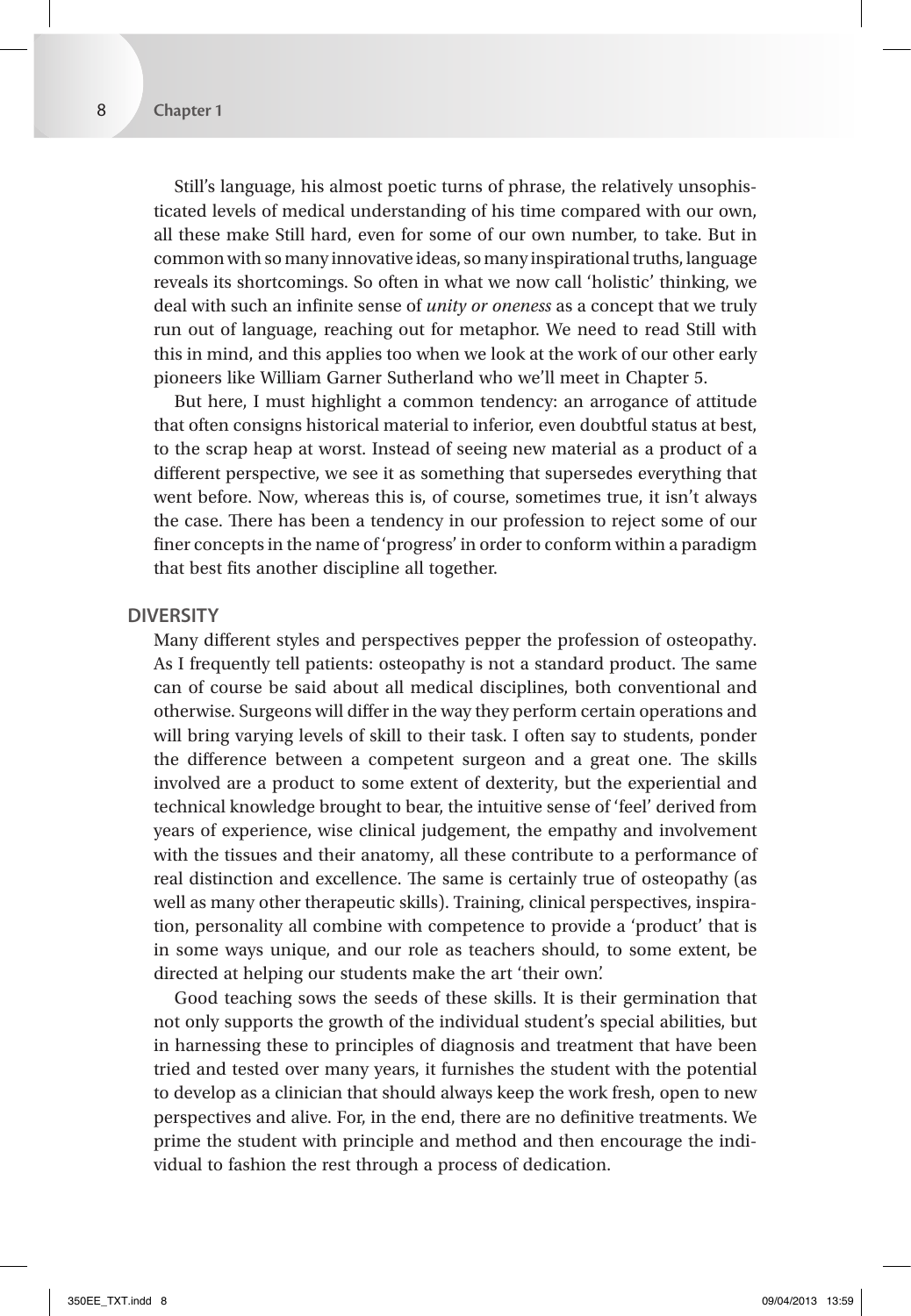theory, who answered the mystery of 'what is life?' saying that living things are distinguished by the facility to create order from disorder, a sort of reversal of entropy. However, it is where that process fails or is too costly to the physiological (and sometimes psychological) reserves of the individual that an element of 'breakdown' occurs and help is required. These are the patients who come to see us. Perfectly adapted individuals usually don't.

### **CONCLUSION**

So the osteopathic method which was enshrined in Still's dictum that it is 'the law of mind, matter and motion', we might elaborate thus: it is based on the concept of 'structure/function' unity; it is based on the vision of the body as the organisation or orchestration of informational fields reflecting circulatory, neural, biochemical and bioelectric signalling, producing the potential for self-regulation and repair; and finally, that these are accessible through physical (manual) interventions and therapeutic agencies that can be modulated by knowledge and intention.

By and large, the aim of treatment is not so much the confrontation of illness or disease (though many palliative arrows exist in the osteopathic quiver), more the access and stimulation of the vital quality of health and the facilitation of its expression, thereby overcoming many of our patients' problems. The extent to which this can overcome severe health problems is often remarkable, and increasingly osteopaths are now cast in the role of primary healthcare physicians. There is an important question here as to the extent to which osteopaths in the UK can be permitted to fill this role completely owing to their limited access to certain emergency procedures, resources and facilities involving direct access to hospitals and conventional colleagues which some critical situations would require. It is, after all, the access to secondary and tertiary care that allows primary care to be effective in certain circumstances.

Naturally, there will sometimes be limits to the efficacy of our approach, and major pathologies and highly virulent infections can and often do overwhelm the average constitution, even with osteopathic support. However, in a huge proportion of human ills and especially the 80% that tend to be considered 'functional', osteopathic methods can have an astonishing level of effectiveness as patterns of ill health (with their associated multiplicity of symptoms – often attributed erroneously to separate ailments) are reversed or resolved and health once again asserts itself with greater potency.

### **Caveat**

But in case the elegance of this approach should persuade you that it is the ultimate panacea, there are, as in all therapeutic systems, limitations. We are often humbly chastened when confronted with the mysteriously stubborn case; the familiar condition in a patient we consider well-understood and 'read' (or